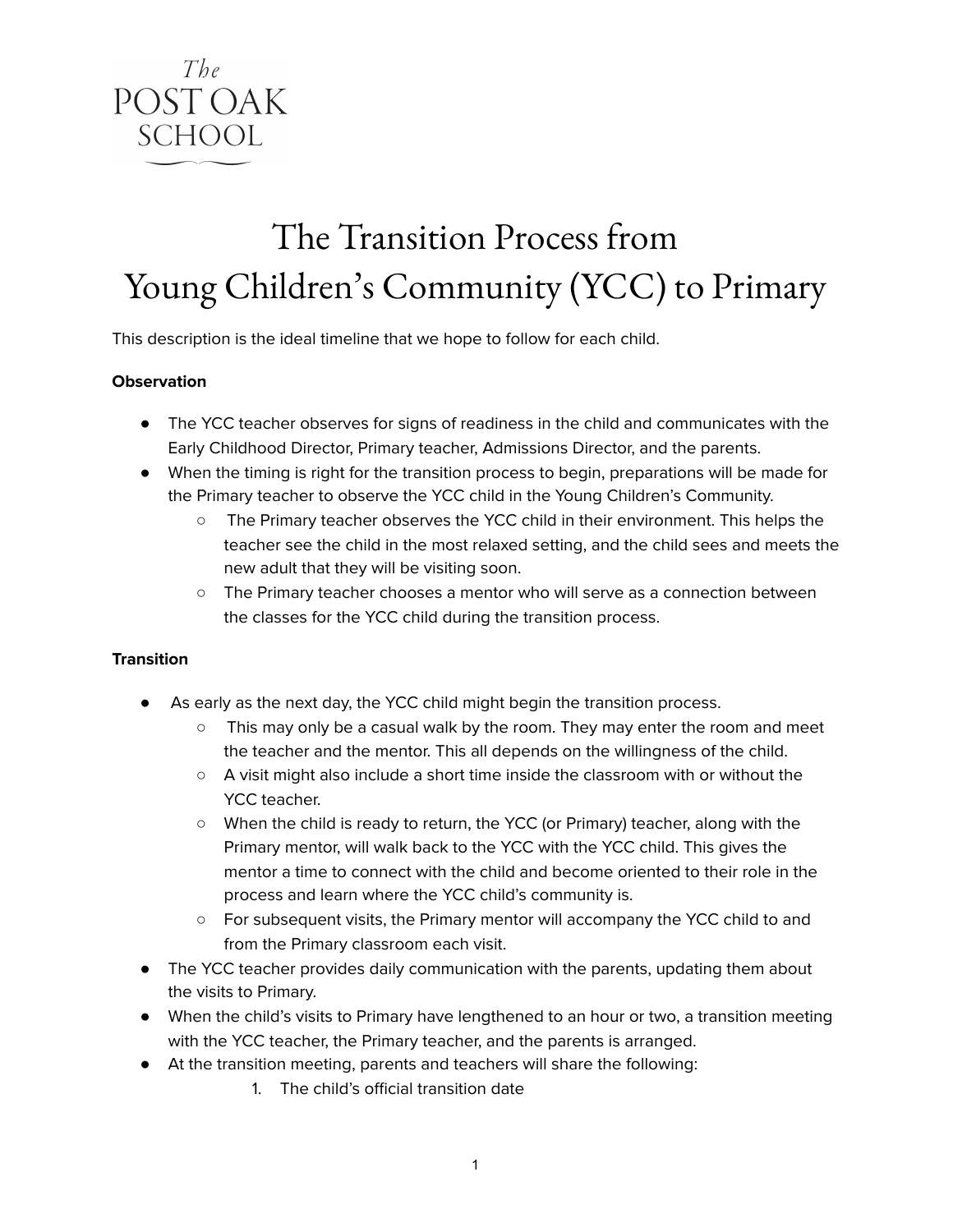

- 2. The child's interests in the Primary class
- 3. The child's level of independence with toileting, dressing/undressing, etc.
- 4. Information about arrival and dismissal
- 5. Communication with the Primary teacher
- 6. Scheduled conferences
- 7. Primary teacher brings a folder with the Primary orientation information
- 8. YCC teacher brings any additional belongings from the child's cubby that will need to go home and new carpool signs (check with Admissions Office)
- 9. YCC teacher gives Primary teacher emergency contact forms and Allergy Action Plan (if relevant)
- The YCC teacher emails the Admissions Director and the Early Childhood Director to confirm the official transition date.
- Admissions Director informs administrative staff and room parents of the transition date.

#### **Moving-Up**

● On the official move-up date, the YCC teacher has a move-up ceremony for the child transitioning and walks with the child and their belongings to put in their new Primary cubby.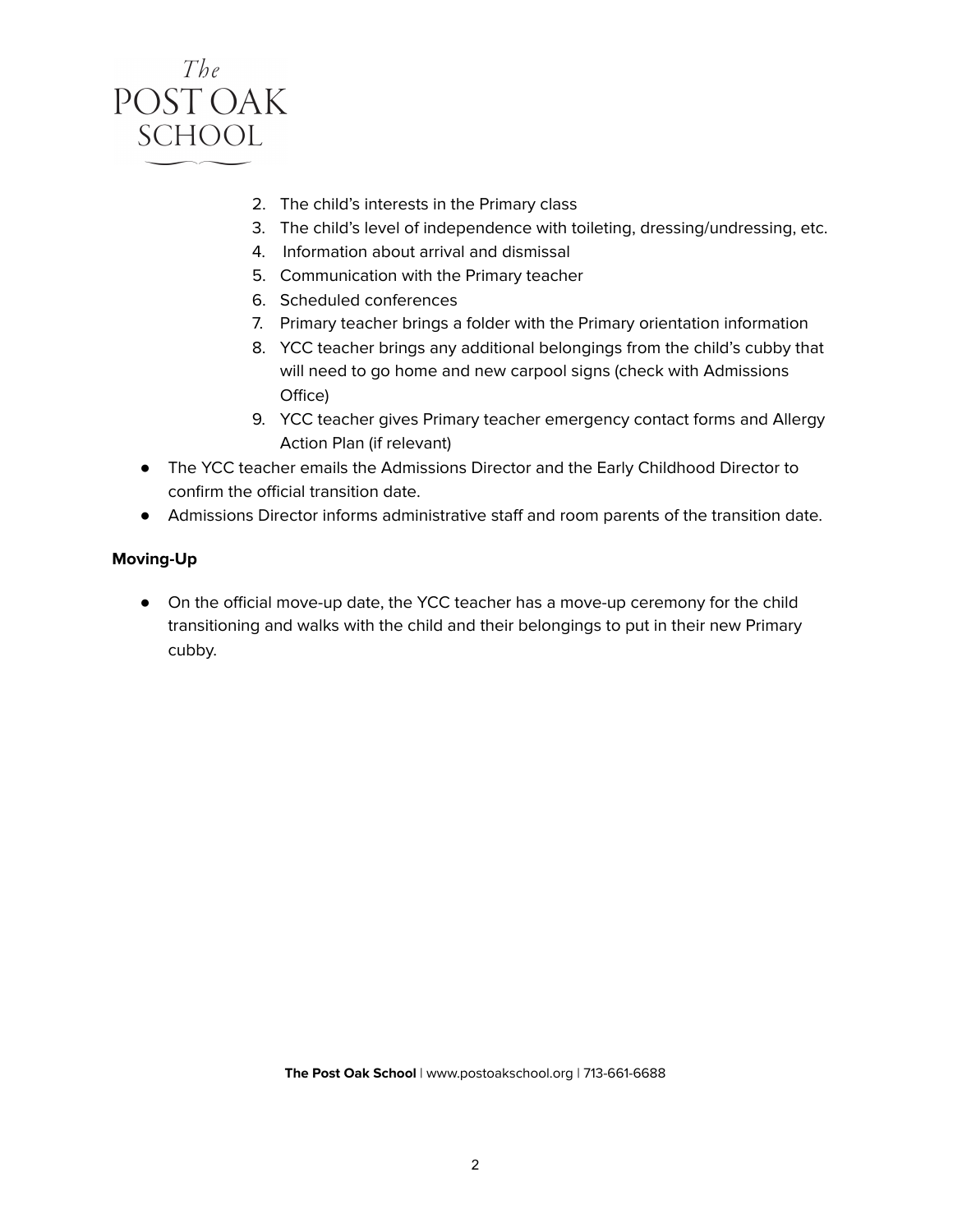

# Signs of Readiness for Children Entering Primary

- 1. The child can articulate their needs verbally.
- 2. The child has achieved independence in toileting.
- 3. The child is independent with care of self, such as hand washing.
- 4. The child can follow simple commands.

5. The child is becoming a conscious learner. The child from birth to three years of age is an unconscious learner.

- 6. The child is happy, secure, and ready for more.
- 7. The child has a sense of order.
- 8. The child has a tendency to repeat activities.
- 9. The child lives in the moment and is fascinated with process.
- 10. The child has the ability to concentrate.
- 11. They are developing the ability to:
	- make conscious choices
	- take initiative
	- be independent
	- begin to appreciate and help others.

**The Post Oak School** | www.postoakschool.org | 713-661-6688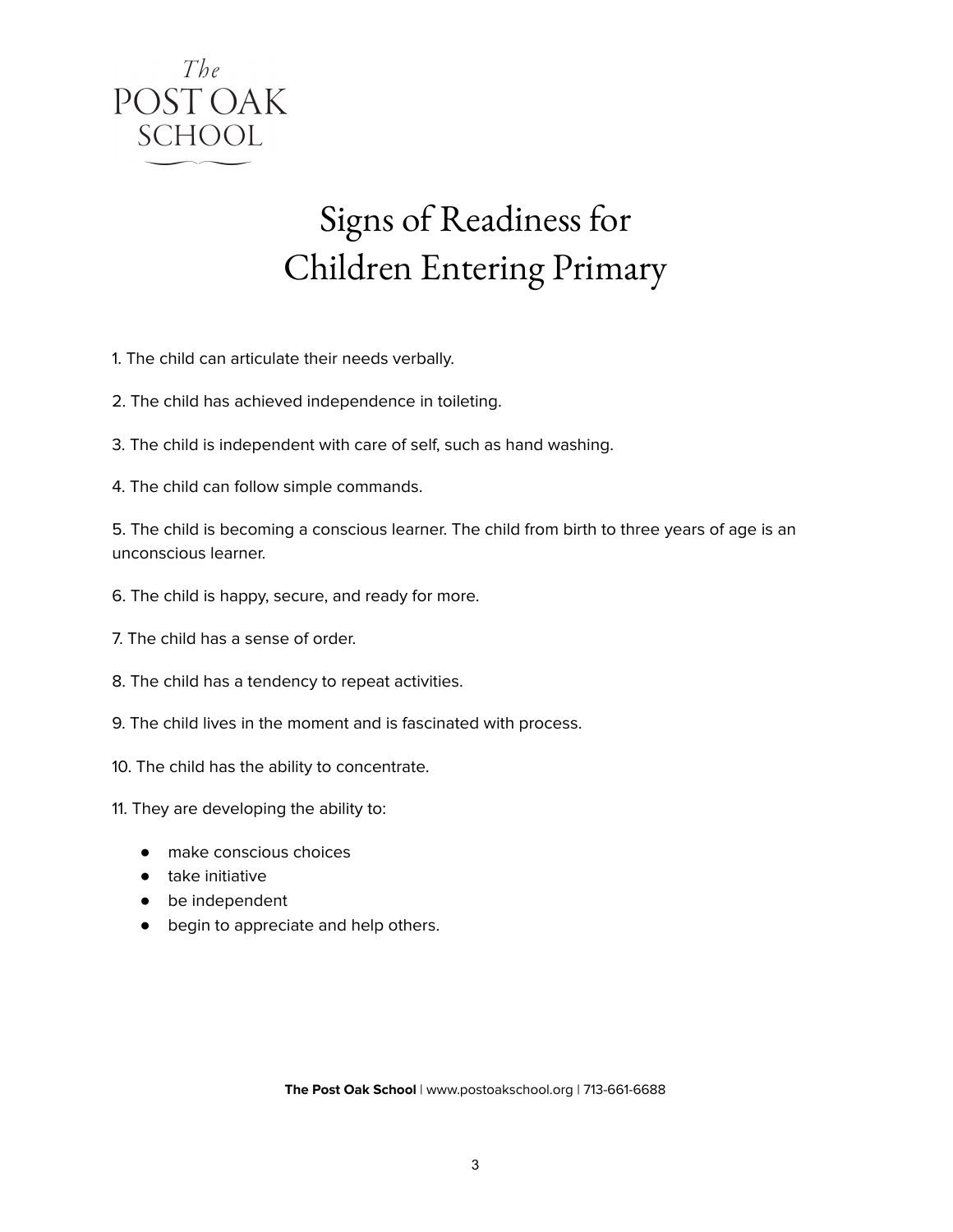

## Montessori in the Home

The importance of the partnership between home and school

### **Never do for the child what the child can do himself.**

Why is this topic so important?

- It creates a sense of purpose in the child.
- It serves as an aid to the child's own self-construction.
- It empowers the child.
- It provides opportunities for independence.
- It connects the child to the home environment and family life.

### **Practical Application**

#### **The Kitchen**

- Washing fruits and vegetables
- Peeling oranges
- Peeling and slicing hard-boiled eggs
- Spreading butter/cream cheese/peanut butter on bread or crackers
- Whisking eggs
- Stirring and mixing
- Pouring water from a small pitcher into a glass
- Tearing lettuce

#### **Examples of incorporating choice:**

- Do you want to use the red cup or the blue cup tonight?
- Would you like to put the plates or the forks on the table?
- Would you like to have carrots or broccoli for dinner?

#### **The environment itself:**

- Are the child's dishes accessible?
- Does the child have a small table and chair?
- Is it beautiful? Fresh flowers on the table?
- Taking grapes off a bunch
- Cutting apples with an apple slicer
- Scooping seeds out of a cantaloupe half
- Setting the table
- Clearing own plate, cup, napkin, and silverware from the table
- Wiping table
- Sweeping floor with brush and dustpan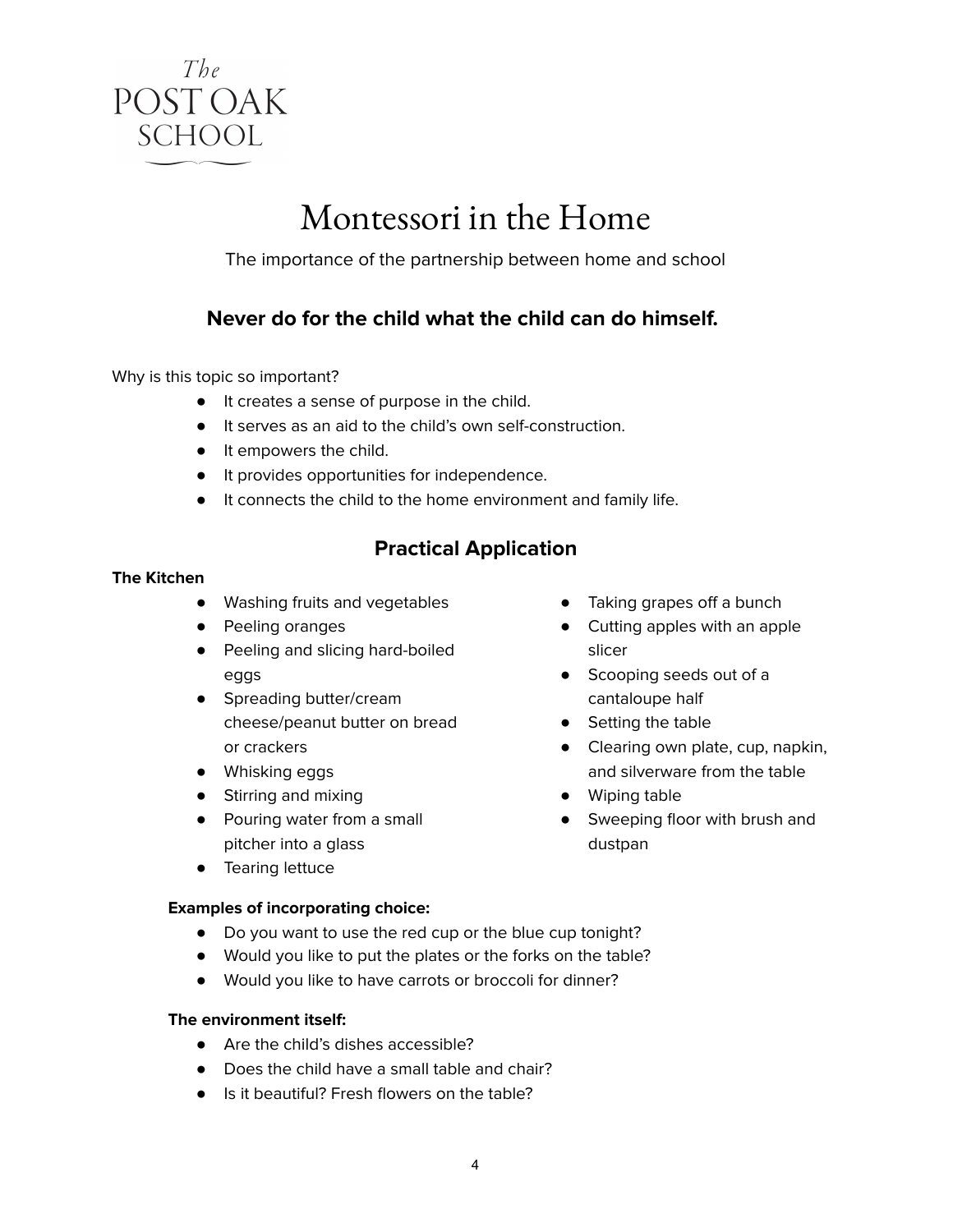

#### **The Bedroom**

- Making the bed
- Putting toys and books away
- Turning on and off light
- Dressing self, including shoes

#### **Examples of incorporating choice:**

- Do you want to wear these pajamas or those pajamas?
- Would you like to read this book or that book before bed?
- Would you like to sing our song in bed or in the chair tonight?

#### **The environment itself:**

- Are the child's clothes accessible?
- Is there a laundry hamper and trash can accessible to the child?
- Is there a limited amount of toys and books that are rotated periodically?
- Are the toys and books mostly real-life vs. fantasy?
- Is there a place for the child to sit and dress?
- Is it beautiful? Natural light, pleasing to the eye, not too stimulating.

#### **The Bathroom**

- Squeezing toothpaste onto a toothbrush
- Wiping self and flushing toilet
- Putting clothes/underwear in the hamper
- Placing toys into the bathtub and taking them out after a bath
- Washing hands
- Combing/brushing hair
- Wiping nose with a tissue
- Dressing/undressing and toileting

#### **Examples of incorporating choice:**

- Do you want this toy or that toy in the bathtub?
- (After bath) Which toy should we put away first?
- Are you going to put your clothes in the hamper first or your diaper in the trash can?

#### **The environment itself:**

- Is there a small step stool for the child to stand on to access the sink?
- Can the child sit comfortably on the toilet?
- Are things like toilet paper and wipes accessible to the child?